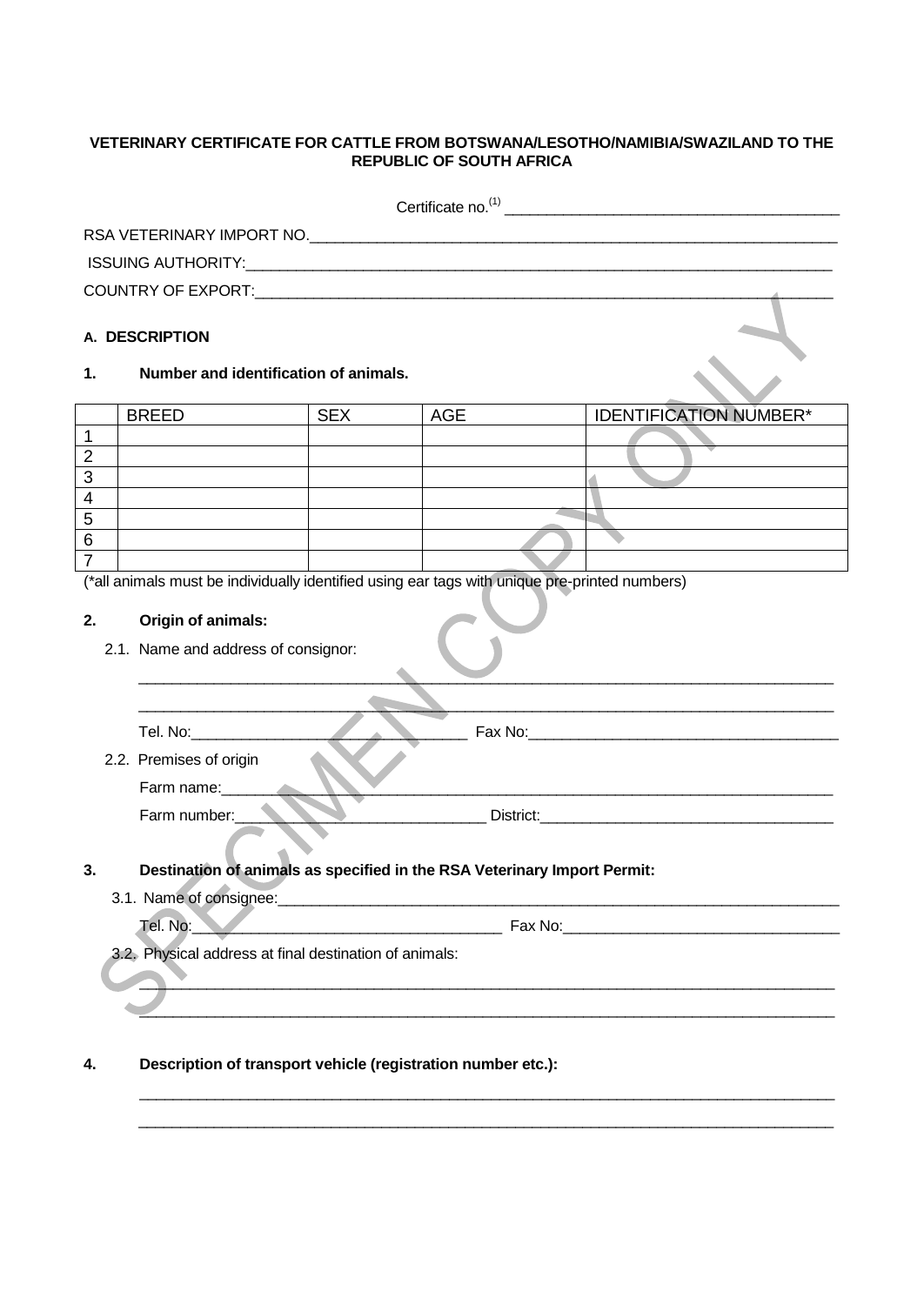Certificate no.(1) \_\_\_\_\_\_\_\_\_\_\_\_\_\_\_\_\_\_\_\_\_\_\_\_\_

## **B. HEALTH ATTESTATION**

an official veterinarian, authorised thereto by the Veterinary Authority of hereby certify that the following conditions have been complied with:

- 1. The country of origin and export has never had a reported case of Bovine Spongiform Encephalopathy and there is a legal ban on feeding of ruminant Meat and Bone Meal to ruminants.
- 2. The animals described above originate from:
	- a) a country/zone that is regarded as free from and has not had a reported case of Contagious Bovine Pleuropneumonia;
	- b) an area/zone where no cases of Foot and Mouth disease were reported for at least the past six months, is not under any restrictions due to Foot and Mouth disease; and is recognised by the OIE as free from Foot and Mouth disease without vaccination;
	- c) an area which is not under any veterinary restriction for any notifiable diseases that cattle are susceptible to;
	- d) premises where no African buffalo are kept;
	- e) herds which are healthy and to the best of my knowledge clinically free from and have no history of Johne's disease, Rabies, Vibriosis, Trichomoniasis and Bovine Leukosis for the last 6 months;
	- f) herds which are clinically free from Infectious Bovine Rhinotracheitis/Infectious Pustular Vulvovaginitis (IBR/IPV) and the animals to be exported are vaccinated with an inactivated vaccine approved by the veterinary authority of the exporting country against IBR/IPV, not less than one month and not more than six months prior to shipment (Vaccination date to be stipulated);
	- g) herds where no cases of Tuberculosis and Brucellosis have been reported in the last 24 months and the entire herd tested negative in the last 12 months (all results must be attached).
- 3. The individual animals:
	- a) have been kept in pre-export isolation in the period of preparation for export and to the best of my knowledge have not been exposed to infection to which they are susceptible during this period;
	- b) have been individually identified prior to testing, using ear tags with pre-printed numbers; and such identification is reflected on all test results;
	- c) have passed the following tests with negative results within 30 days prior to departure for South Africa (**dates to be specified and copies of all laboratory results must be attached**):
		- I. the intradermal tuberculin test using bovine tuberculin
		- II. the complement fixation test for *Brucella abortus.* Females under the age of 18 months which have been inoculated with an approved vaccine between the ages of 4 and 8 months will be accepted without prior test. (Vaccination date to be stipulated).
		- III. in the case of breeding bulls, a clinical and laboratory examination for Vibriosis and Trichomoniasis;
	- d) have never been vaccinated against Foot-and-Mouth disease;
	- e) have been vaccinated against Anthrax at least 14 days but not longer than 12 months prior to import;